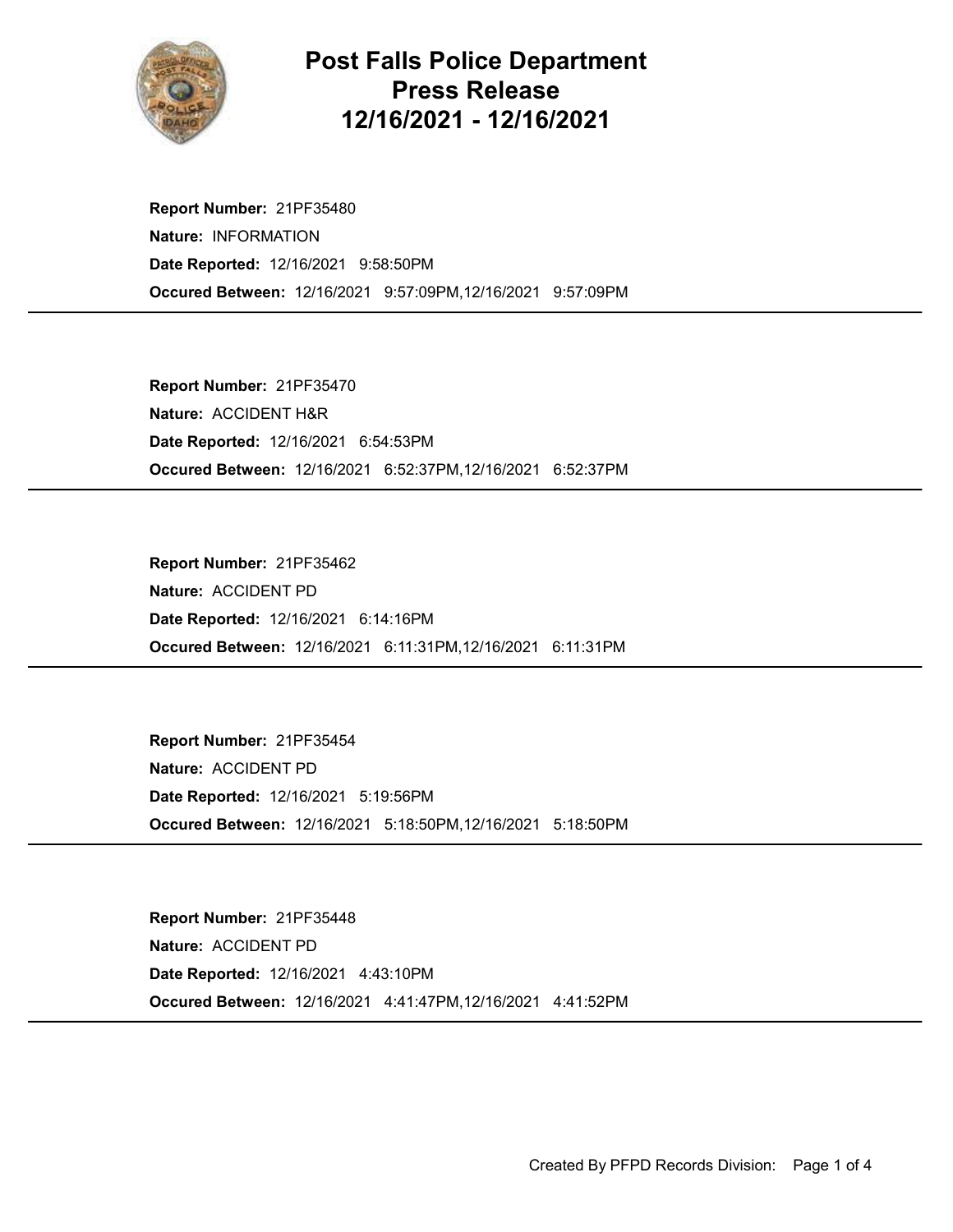Occured Between: 12/16/2021 4:37:11PM,12/16/2021 4:37:15PM Report Number: 21PF35443 Nature: ACCIDENT PD Date Reported: 12/16/2021 4:38:21PM

Occured Between: 12/16/2021 4:20:29PM,12/16/2021 4:20:31PM Report Number: 21PF35440 Nature: ACCIDENT PD Date Reported: 12/16/2021 4:21:54PM

Occured Between: 12/16/2021 4:17:47PM,12/16/2021 4:17:50PM Report Number: 21PF35439 Nature: ACCIDENT PD Date Reported: 12/16/2021 4:18:30PM

Occured Between: 12/16/2021 3:50:14PM,12/16/2021 3:50:14PM Report Number: 21PF35436 Nature: ACCIDENT H&R Date Reported: 12/16/2021 3:50:22PM

Occured Between: 12/16/2021 2:47:50PM,12/16/2021 2:47:50PM Report Number: 21PF35426 Nature: ACCIDENT PD Date Reported: 12/16/2021 2:49:00PM

Occured Between: 12/16/2021 2:35:18PM,12/16/2021 2:35:18PM Report Number: 21PF35423 Nature: ACCIDENT PD Date Reported: 12/16/2021 2:38:33PM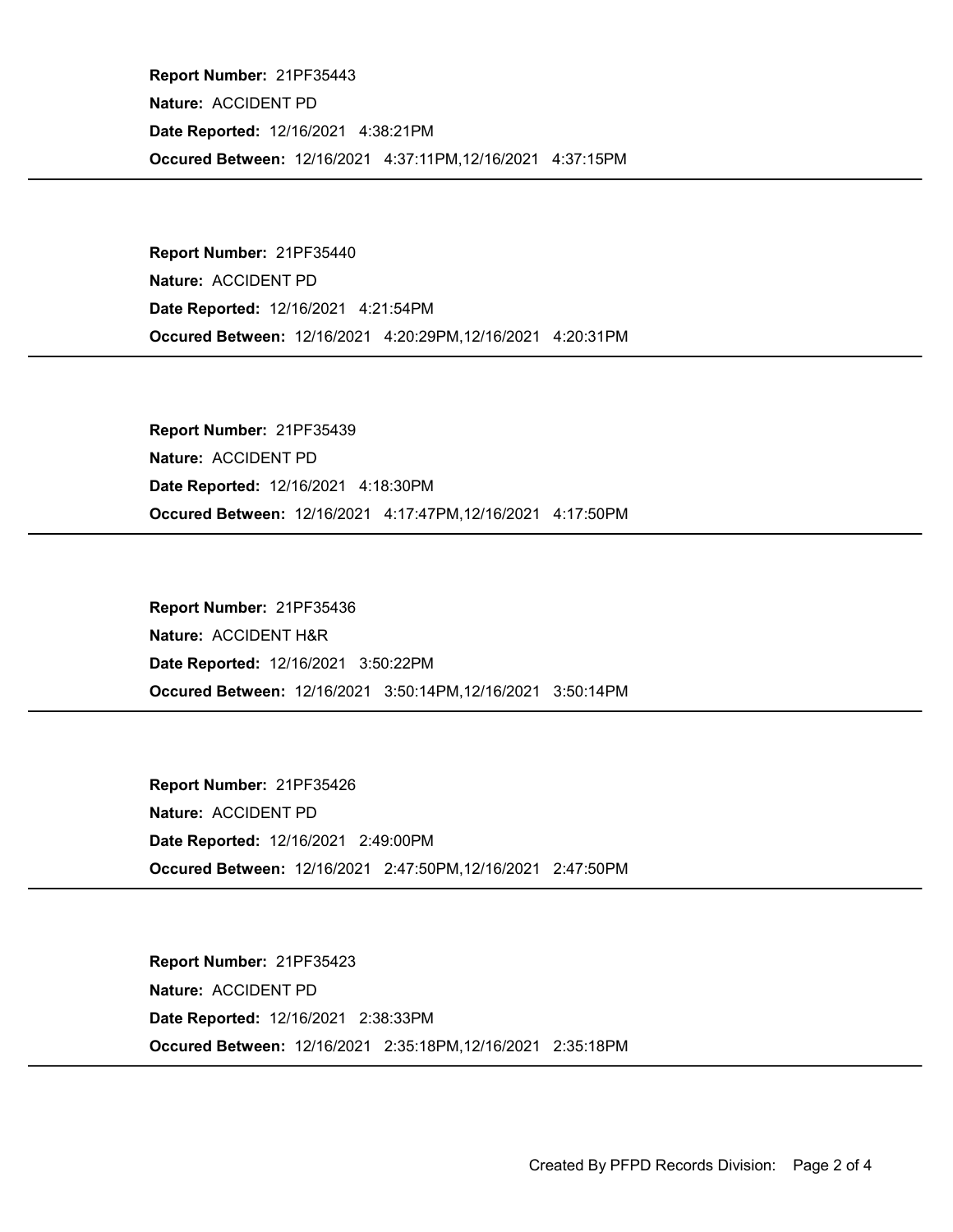Occured Between: 12/16/2021 2:22:25PM,12/16/2021 2:22:28PM Report Number: 21PF35419 Nature: ACCIDENT INJURY Date Reported: 12/16/2021 2:22:50PM

Occured Between: 12/16/2021 2:10:04PM,12/16/2021 2:10:04PM Report Number: 21PF35416 Nature: K9 USAGE Date Reported: 12/16/2021 2:11:08PM

Occured Between: 12/16/2021 1:41:30PM,12/16/2021 1:41:30PM Report Number: 21PF35411 Nature: ACCIDENT PD Date Reported: 12/16/2021 1:42:10PM

Occured Between: 12/16/2021 1:13:11PM,12/16/2021 1:13:15PM Report Number: 21PF35407 Nature: ACCIDENT PD Date Reported: 12/16/2021 1:13:55PM

Occured Between: 12/16/2021 12:24:07PM,12/16/2021 12:24:07PM Report Number: 21PF35399 Nature: DRUGS Date Reported: 12/16/2021 12:25:19PM

Occured Between: 12/16/2021 10:48:30AM,12/16/2021 10:48:30AM Report Number: 21PF35392 Nature: AGENCY ASSIST Date Reported: 12/16/2021 10:49:16AM